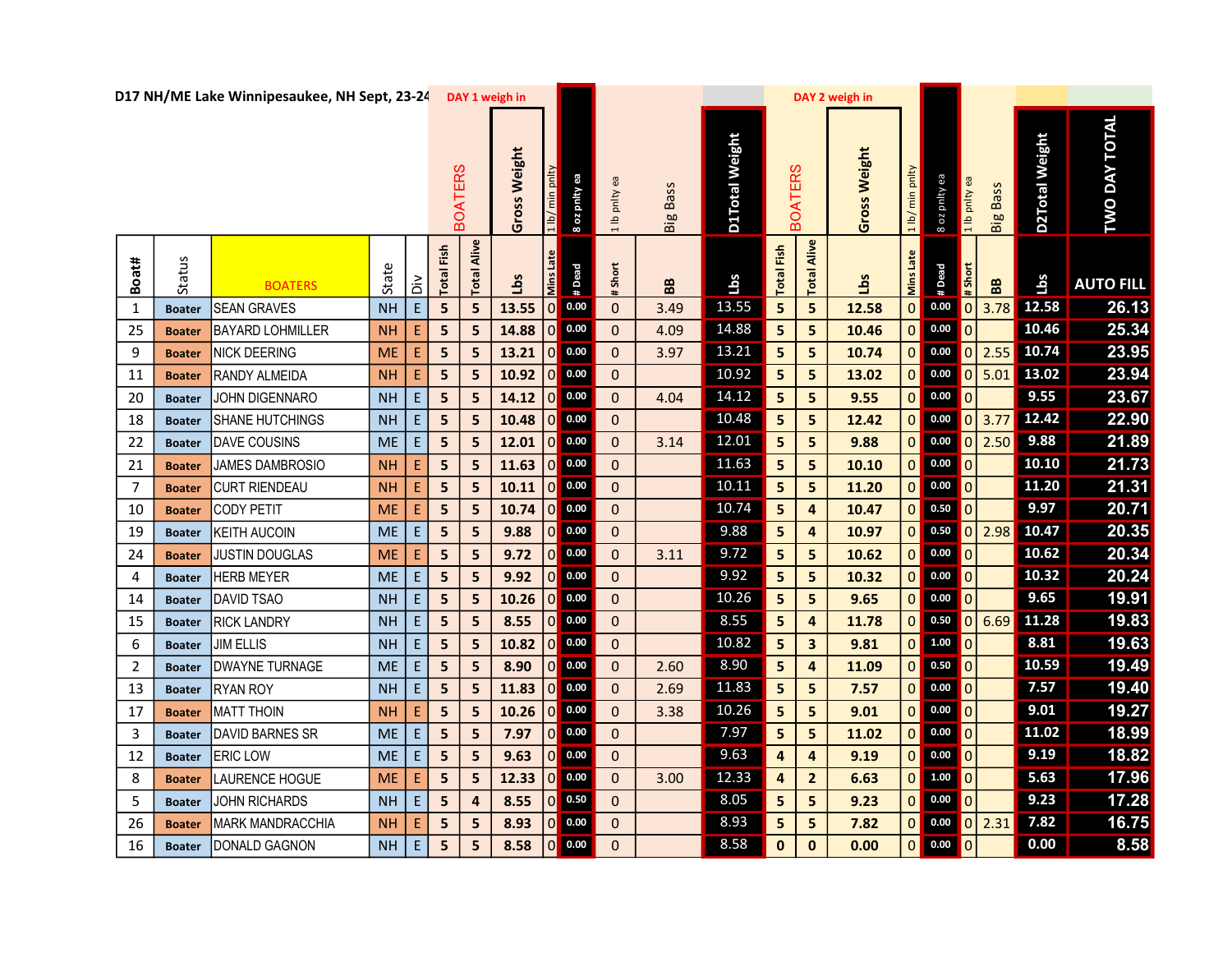| 23       | <b>Boater</b> | <b>ROBERT SILVA</b>       | <b>NH</b> | E | $\mathbf{0}$ | $\mathbf{0}$        | 0.00   | $\overline{\mathsf{I}}$ of | 0.00<br>$\mathbf{0}$ |        |                   | 0.00           | $\mathbf{0}$ | $\mathbf{0}$ | 0.00 | $\begin{array}{ c c c c c }\n\hline\n0.00 & 0 \\ \hline\n\end{array}$<br> 0 | 0.00 | 0.00         |
|----------|---------------|---------------------------|-----------|---|--------------|---------------------|--------|----------------------------|----------------------|--------|-------------------|----------------|--------------|--------------|------|-----------------------------------------------------------------------------|------|--------------|
|          |               | <b>TOTALS</b>             |           |   |              |                     | 267.28 |                            | 118 110              | 245.13 |                   | 241.13         | 508.41       |              |      |                                                                             |      |              |
|          |               | <b>Ranger Cup Winner:</b> |           |   |              | <b>Nick Deering</b> |        |                            |                      |        |                   |                |              |              |      |                                                                             |      |              |
|          |               | <b>STATE PRIDE</b>        |           |   |              |                     |        |                            |                      |        |                   |                |              |              |      |                                                                             |      |              |
|          |               | TOP 4 each state          |           |   |              |                     | Total  |                            |                      |        | <b>TEAM TOTAL</b> |                |              |              |      |                                                                             |      |              |
| $1 - 14$ | <b>Boater</b> | <b>IDAVID TSAO</b>        | <b>NH</b> | E |              |                     | 19.91  |                            |                      |        |                   |                |              |              |      |                                                                             |      |              |
| $1 - 17$ | <b>Boater</b> | <b>IMATT THOIN</b>        | <b>NH</b> |   |              |                     | 19.27  |                            | Co-Anglers           |        |                   | <b>Boaters</b> |              |              |      |                                                                             |      | <b>TOTAL</b> |
| $1 - 15$ | <b>Boater</b> | <b>RICK LANDRY</b>        | <b>NH</b> |   |              |                     | 19.83  |                            |                      |        |                   |                |              |              |      |                                                                             |      |              |
| $1 - 26$ | <b>Boater</b> | <b>IMARK MANDRACCHIA</b>  | <b>NH</b> |   |              |                     | 16.75  |                            |                      | 59.6   |                   | 75.76          |              |              |      |                                                                             |      | 135.32       |
| $1 - 19$ | <b>Boater</b> | <b>KEITH AUCOIN</b>       | <b>ME</b> |   |              |                     | 20.35  |                            |                      |        |                   |                |              |              |      |                                                                             |      |              |
| $1 - 12$ | <b>Boater</b> | <b>ERIC LOW</b>           | <b>ME</b> |   |              |                     | 18.82  |                            |                      |        |                   |                |              |              |      |                                                                             |      |              |
| $1 - 9$  | <b>Boater</b> | <b>NICK DEERING</b>       | <b>ME</b> | E |              |                     | 23.95  |                            |                      |        |                   |                |              |              |      |                                                                             |      |              |
| $1 - 22$ | <b>Boater</b> | <b>IDAVE COUSINS</b>      | <b>ME</b> |   |              |                     | 21.89  |                            | 68.1                 |        |                   | 85.01          |              |              |      |                                                                             |      | 153.08       |
|          |               |                           |           |   |              |                     |        |                            |                      |        |                   |                |              |              |      |                                                                             |      |              |
|          |               |                           |           |   |              |                     |        |                            |                      |        |                   |                |              |              |      |                                                                             |      |              |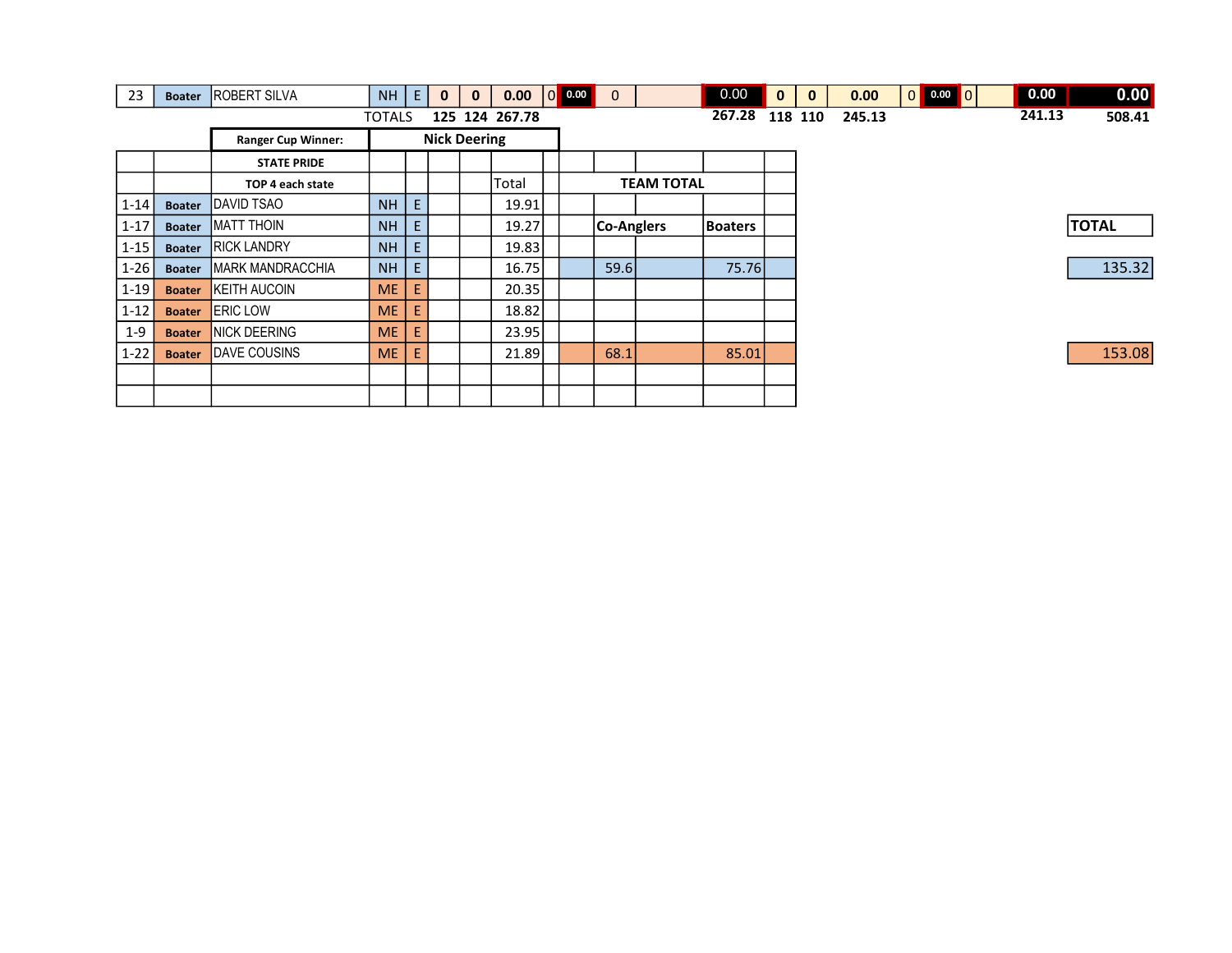| D17 NH/ME Lake Winnipesaukee, NH Sept, 23-24 |                |        |                                    |           | DAY 1 weigh in |                         |                |              |                  |               |                | DAY 2 weigh in  |                 |              |                |                 |                    |                                                                                                                                                  |                 |                                                                                                                                           |                      |  |
|----------------------------------------------|----------------|--------|------------------------------------|-----------|----------------|-------------------------|----------------|--------------|------------------|---------------|----------------|-----------------|-----------------|--------------|----------------|-----------------|--------------------|--------------------------------------------------------------------------------------------------------------------------------------------------|-----------------|-------------------------------------------------------------------------------------------------------------------------------------------|----------------------|--|
|                                              |                |        |                                    |           |                |                         | Co-Anglers     | Gross Weight | min<br>1 lb/     | 8 oz pnity ea | 1 lb pnlty ea  | <b>Big Bass</b> | D1 Total Weight |              | Co-Anglers     | Weight<br>Gross | min pnlty<br>1 lb/ | 8 oz pnity ea<br>1 lb pnlty ea                                                                                                                   | <b>Big Bass</b> | D2Total Weight                                                                                                                            | <b>TWO DAY TOTAL</b> |  |
| Boat#<br>$\overline{\mathsf{d}}$             | D2Boat#        | Status | <b>CO-ANGLERS</b>                  | State     | òίd            | <b>Total Fish</b>       | Alive<br>Total | <u>aqı</u>   | Mins Late        | #Dead         | # Short        | BB              | Lbs             |              |                |                 | <b>Mins Late</b>   | # Short<br>#Dead                                                                                                                                 | BB              | Lbs                                                                                                                                       | <b>AUTO FILL</b>     |  |
| 19                                           | 17             |        | CoAngler MYLES TRIPP               | <b>NH</b> | $\mathsf{E}$   | 5                       | 5              | 11.29        | $0$ 0.00         |               | $\mathbf{0}$   |                 | 11.29           | 5            | 5              | 10.39           | $\pmb{0}$          | 0.00<br> 0                                                                                                                                       | 2.37            | 10.39                                                                                                                                     | 21.68                |  |
| 25                                           | 13             |        | <b>CoAngler</b> LEWIS MENDALL      | <b>ME</b> | E.             | $\overline{5}$          | 5              | 9.95         | $0$ 0.00         |               | $\mathbf{0}$   | 2.52            | 9.95            | 5            | 5              | 10.78           |                    | $0$ 0.00<br> 0                                                                                                                                   | 2.48            | 10.78                                                                                                                                     | 20.73                |  |
| 10                                           | 8              |        | CoAngler RUSH DECATUR              | <b>NH</b> | $\mathsf{E}$   | $\overline{\mathbf{5}}$ | 5              | 10.83        | 0 0.00           |               | $\mathbf{0}$   |                 | 10.83           | 5            | $\mathbf{1}$   | 11.85           |                    | $0$ 2.00<br>$\mathbf{0}$                                                                                                                         |                 | 9.85                                                                                                                                      | 20.68                |  |
| 26                                           | $\overline{7}$ |        | <b>CoAngler CONNER PETROPOULOS</b> | <b>ME</b> | $\mathsf{E}$   | 5                       | 5              | 8.81         | $\boxed{0}$ 0.00 |               | $\overline{0}$ |                 | 8.81            | 5            | 5              | 11.42           |                    |                                                                                                                                                  |                 | $\begin{array}{ c c c c c c c c c } \hline \textbf{0} & \textbf{0.00} & \textbf{0} & \textbf{3.16} & \textbf{11.42} \ \hline \end{array}$ | 20.23                |  |
| 11                                           | 11             |        | CoAngler DAVID PFEIFFER            | <b>NH</b> | E              | 5                       | 5              | 10.78        | $\boxed{0}$ 0.00 |               | $\mathbf{O}$   |                 | 10.78           | 4            | 4              | 8.89            |                    |                                                                                                                                                  | 3.84            | 8.89                                                                                                                                      | 19.67                |  |
| $\mathbf{1}$                                 | 9              |        | CoAngler ALEX KAUFHOLD             | <b>NH</b> | E              | 5                       | 5              | 11.38        | 0 0.00           |               | $\overline{0}$ |                 | 11.38           | 5            | $\overline{4}$ | 8.54            |                    | $0$ 0.50 $0$                                                                                                                                     |                 | 8.04                                                                                                                                      | 19.42                |  |
| 6                                            | 18             |        | <b>CoAngler PETER DIACO</b>        | <b>ME</b> | E              | $\overline{\mathbf{5}}$ | 5              | 9.99         | $0$ 0.00         |               | $\overline{0}$ |                 | 9.99            | 5            | 5              | 9.35            | $\mathbf 0$        | 0.00 0                                                                                                                                           |                 | 9.35                                                                                                                                      | 19.34                |  |
| 4                                            | $\overline{2}$ |        | CoAngler ERIC TARRANT              | <b>NH</b> | E              | 5                       | 5              | 9.11         | $\boxed{0}$ 0.00 |               | $\overline{0}$ |                 | 9.11            | 5            | 5              | 9.61            |                    | $0$ 0.00 0                                                                                                                                       |                 | 9.61                                                                                                                                      | 18.72                |  |
| 5                                            | 25             |        | CoAngler TOBY CROSS                | <b>ME</b> | E              | 5                       | 5              | 7.96         | $0$ 0.00         |               | $\overline{0}$ |                 | 7.96            | 5            | 5              | 10.71           |                    | $0$ 0.00 0                                                                                                                                       |                 | 10.71                                                                                                                                     | 18.67                |  |
| 14                                           | 6              |        | <b>CoAngler ROGER LAFLAMME</b>     | <b>ME</b> | E.             | 5                       | 5              | 10.17        | 0 0.00           |               | $\mathbf{0}$   | 2.53            | 10.17           | 5            | 5              | 8.28            |                    | $0$ 0.00 0                                                                                                                                       |                 | 8.28                                                                                                                                      | 18.45                |  |
| 16                                           | 5              |        | CoAngler JEREMY ARNOLD             | <b>NH</b> | $\mathsf{E}$   | $\overline{5}$          | 5              | 8.42         | $0$ 0.00         |               | $\overline{0}$ |                 | 8.42            | 5            | 5 <sub>5</sub> | 9.39            | $\mathbf 0$        | $\vert$ 0.00                                                                                                                                     | 0 2.28          | 9.39                                                                                                                                      | 17.81                |  |
| 24                                           | 3              |        | CoAngler KILLIAN KILROY            | <b>NH</b> | E              | $\overline{\mathbf{5}}$ | 5              | 7.68         | $\boxed{0}$ 0.00 |               | $\mathbf{O}$   |                 | 7.68            | 5            | 5              | 9.82            |                    | $0$ 0.00 0                                                                                                                                       |                 | 9.82                                                                                                                                      | 17.50                |  |
| 20                                           | $\mathbf{1}$   |        | <b>CoAngler BRIAN RUMERY</b>       | <b>ME</b> | E.             | 5                       | 5              | 6.99         | $0$ 0.00         |               | $\mathbf{0}$   |                 | 6.99            | 5            | 5              | 10.43           |                    | $0$ 0.00 0                                                                                                                                       |                 | 10.43                                                                                                                                     | 17.42                |  |
| 22                                           | 12             |        | CoAngler MATT DUPREE               | <b>NH</b> | E              | 5                       | 5              | 8.07         | $0$ 0.00         |               | $\pmb{0}$      |                 | 8.07            | 5            | $\overline{a}$ | 8.23            |                    | $0$ 0.50 0                                                                                                                                       |                 | 7.73                                                                                                                                      | 15.80                |  |
| 23                                           | 24             |        | CoAngler JOSHUA LEDBETTER          | <b>NH</b> | E              | $\overline{2}$          | $\overline{2}$ | 3.36         | $0$ 0.00         |               | $\overline{0}$ |                 | 3.36            | 5            | 5              | 12.06           |                    | $0$ 0.00 0                                                                                                                                       |                 | 12.06                                                                                                                                     | 15.42                |  |
| 13                                           | 14             |        | CoAngler CHETT TRIPP               | <b>ME</b> | E,             | $\overline{\mathbf{5}}$ | $\overline{4}$ | 7.68         | $0$ 0.50         |               | $\pmb{0}$      |                 | 7.18            | 4            | $\overline{a}$ | 6.12            |                    | $\begin{array}{ c c c c c c c c c } \hline \multicolumn{1}{ c }{0.00} & \multicolumn{1}{ c }{0} & \multicolumn{1}{ c }{2.58} \hline \end{array}$ |                 | 6.12                                                                                                                                      | 13.30                |  |
| $\overline{2}$                               | 22             |        | CoAngler PAUL FORD                 | <b>NH</b> | E              | 5                       | 5              | 7.02         | $0$ 0.00         |               | $\mathbf{O}$   |                 | 7.02            | 4            | 4              | 6.17            |                    |                                                                                                                                                  | 2.36            | 6.17                                                                                                                                      | 13.19                |  |
| 18                                           | 19             |        | CoAngler JOE WARD                  | <b>NH</b> | E              | $\overline{4}$          | $\overline{4}$ | 6.78         | $0$ 0.00         |               | $\mathbf{0}$   |                 | 6.78            | 3            | $\overline{2}$ | 6.68            |                    | $0$ 0.50 0                                                                                                                                       |                 | 6.18                                                                                                                                      | 12.96                |  |
| 8                                            | 15             |        | CoAngler JOHN THOMPSON             | <b>NH</b> | E              | $\overline{5}$          | $\overline{4}$ | 10.88        | $0$ 0.50         |               | $\mathbf{0}$   | 2.72            | 10.38           | $\mathbf{1}$ | $\mathbf{1}$   | 1.71            |                    | $0$ 0.00 0                                                                                                                                       |                 | 1.71                                                                                                                                      | 12.09                |  |
| 17                                           | 21             |        | <b>CoAngler KEITH POULIN</b>       | <b>ME</b> | E.             | $\mathbf 1$             | $\mathbf{1}$   | 2.47         | $\boxed{0}$ 0.00 |               | $\mathbf{0}$   |                 | 2.47            | 5            | $\overline{4}$ | 9.64            |                    | $0$ 0.50 0                                                                                                                                       |                 | 9.14                                                                                                                                      | 11.61                |  |
| $7\overline{ }$                              | 20             |        | CoAngler LENNY CYR                 | <b>ME</b> | E              | $\overline{\mathbf{5}}$ | 4              | 8.57         | $0$ 0.50         |               | $\mathbf{O}$   |                 | 8.07            | $\pmb{0}$    | $\mathbf{0}$   | 0.00            |                    | $0$ 0.00 0                                                                                                                                       |                 | 0.00                                                                                                                                      | 8.07                 |  |
| $\mathbf{3}$                                 | 10             |        | CoAngler DONALD SCHNEIDER          | <b>NH</b> | E              | 5                       | 5              | 7.85         | $\mathbf 0$      | 0.00          | $\mathbf{0}$   |                 | 7.85            | $\mathbf 0$  | $\mathbf{0}$   | 0.00            |                    | $0$ 0.00 0                                                                                                                                       |                 | 0.00                                                                                                                                      | 7.85                 |  |
| $21\,$                                       | 4              |        | CoAngler TERRY FLANDERS            | <b>NH</b> | E.             | $\mathbf{1}$            | $\mathbf{1}$   | 1.34         | $0$ 0.00         |               | $\overline{0}$ |                 | 1.34            | 5            | 5              | 6.32            | $\mathbf 0$        | $\begin{array}{ c c } \hline 0.00 & 0 \ \hline \end{array}$                                                                                      |                 | 6.32                                                                                                                                      | 7.66                 |  |
| 9                                            | 23             |        | CoAngler TAYLOR GAGNON             | <b>NH</b> | E              | 5                       | 5              | 6.01         | $\boxed{0}$ 0.00 |               | $\mathbf{0}$   | 3.16            | 6.01            | $\mathbf{0}$ | $\mathbf{0}$   | 0.00            |                    | $0$ 0.00 0                                                                                                                                       |                 | 0.00                                                                                                                                      | 6.01                 |  |